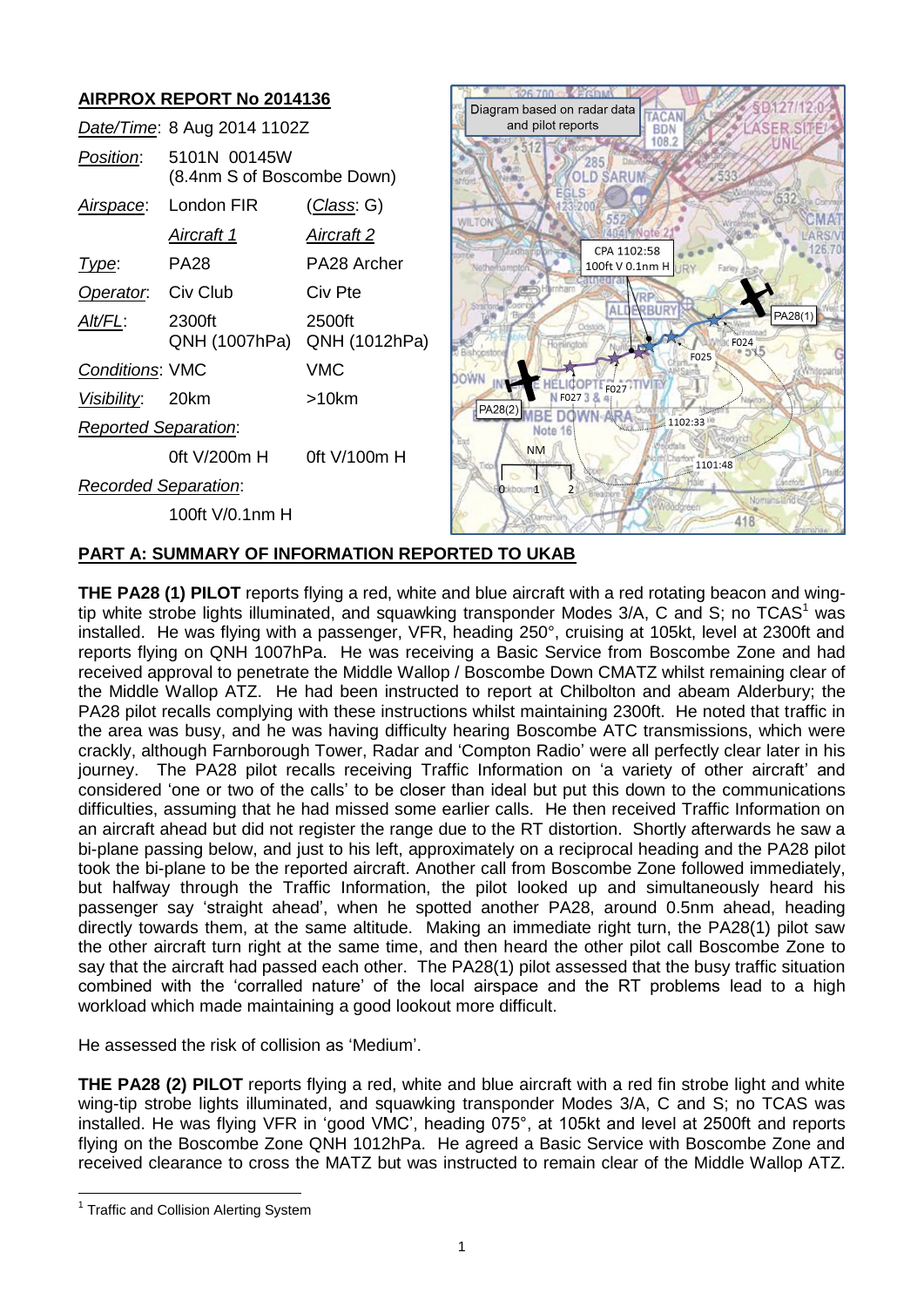The pilot read back the clearance and agreed to report south-abeam Alderbury. As he approached Alderbury, he received Traffic Information on an aircraft in his 11 o'clock, 200ft below him. The pilot acknowledged the Traffic Information and his co-pilot spotted a similar aircraft approaching at the same altitude; a fraction of a second later the pilot also saw it. He executed a steep, 60° banked turn to the right onto a heading of around 120° whilst maintaining his altitude; he noticed the other aircraft making a similar sharp turn to the right at about the same time. The PA28(2) pilot reports that he normally avoids flying directly over visual reference points, and in this case he was around 2nm south of Alderbury; he also normally avoids flying at 'round numbers of altitudes (2000'/2500' etc)', to reduce the risk of collision; however, on this occasion he intended to carry out an overhead join at Popham (airfield elevation 550ft amsl), so he elected to transit at 2500ft QNH.

He assessed the risk of collision as 'Medium'.

**THE BOSCOMBE ZONE CONTROLLER AND SUPERVISOR** report that they were not informed of the Airprox until nearly 2 weeks after the occurrence and could not recall specific details of the event, however they recalled that the unit's and controller's workloads as 'medium'.

### **Factual Background**

The Boscombe Down weather at 1050 was recorded as:

METAR EGDM 081050Z 19006KT 9999 FEW030 BKN100 21/12 Q1008 BLU NOSIG

The Middle Wallop weather at 1050 was recorded as:

METAR EGVP 081050Z 19006KT 9999 FEW035 BKN100 22/13 Q1008 BLU NOSIG

### **Analysis and Investigation**

#### **Military ATM**

The Boscombe Zone controller passed Traffic Information to the pilot of PA28(1) on non-Airprox traffic at 1101:47. At 1102:32 (Figure 1), Zone passed further Traffic Information as, "[PA28(1) callsign] *traffic believed to be you has traffic west 1 mile tracking east indicating 200 feet above believed to be a PA28 working this frequency*." The PA28(1) replied that he was, "*not visual with anything above*."



Figure 1: Geometry at 1102:32. PA28(1) heading 250° (blue circle); PA28(2) heading 075° (red square), both squawking 2650.

At 1102:45 (Figure 2), Zone began to call information to PA28(2) and after a delay the information was confirmed at 1102:54 (Figure 3), as "[PA28(2) callsign] *traffic believed to be you has traffic*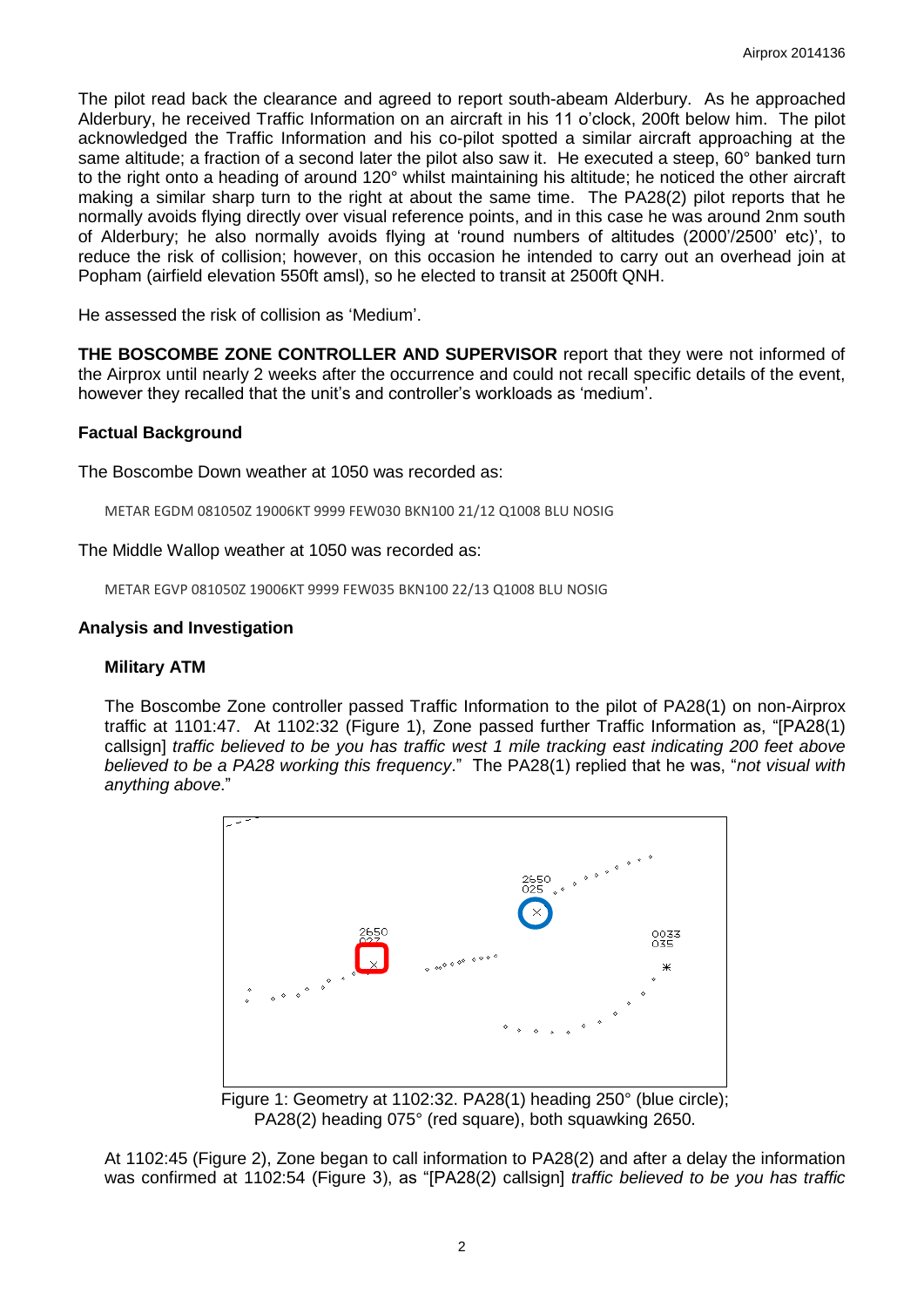east half a mile tracking west indicating 200 feet below believed to be a PA28 working this *frequency*."



Figure 2: Geometry at 1102:45.

The CPA was at 1102:58 with 100ft vertical separation and 0.1nm horizontal separation; at 1103:01, the PA28(2) pilot confirmed that traffic had passed down the left side.



Figure 3: Traffic Information at 1102:54.

Despite being under a Basic Service, the controller had passed Traffic Information on other non-Airprox traffic. The controller demonstrated duty of care and commendable maintenance of trackidentity to be able to pass Traffic Information to individual callsigns wearing non-discrete squawks, under a Basic Service. The phrase 'traffic believed to be you' was used correctly. Prior to the CPA, Traffic Information was passed to the pilot of PA28(1) at 1nm and the pilot of PA28(2) was provided Traffic Information at 0.5nm.

The pilot of PA28(1) reported RT issues; the tape transcript does not indicate an issue with either the frequency or that other callsigns were experiencing problems; however, the frequency was congested, and some calls appear to have been stepped-on with multiple transmissions. The Traffic Information prior to CPA was acknowledged and appears to have helped both pilots to achieve visual contact.

Neither aircraft was fitted with any form of TCAS, and this barrier was completely absent. Traffic Information was passed and appeared to have provided crucial information for the crews; given that the crews requested a Basic Service, they were fortunate on this occasion that the controller could see the squawks and had kept some form of track identity, even though it was not required under a Basic Service and controller workload was high. The look-out for both crews appears to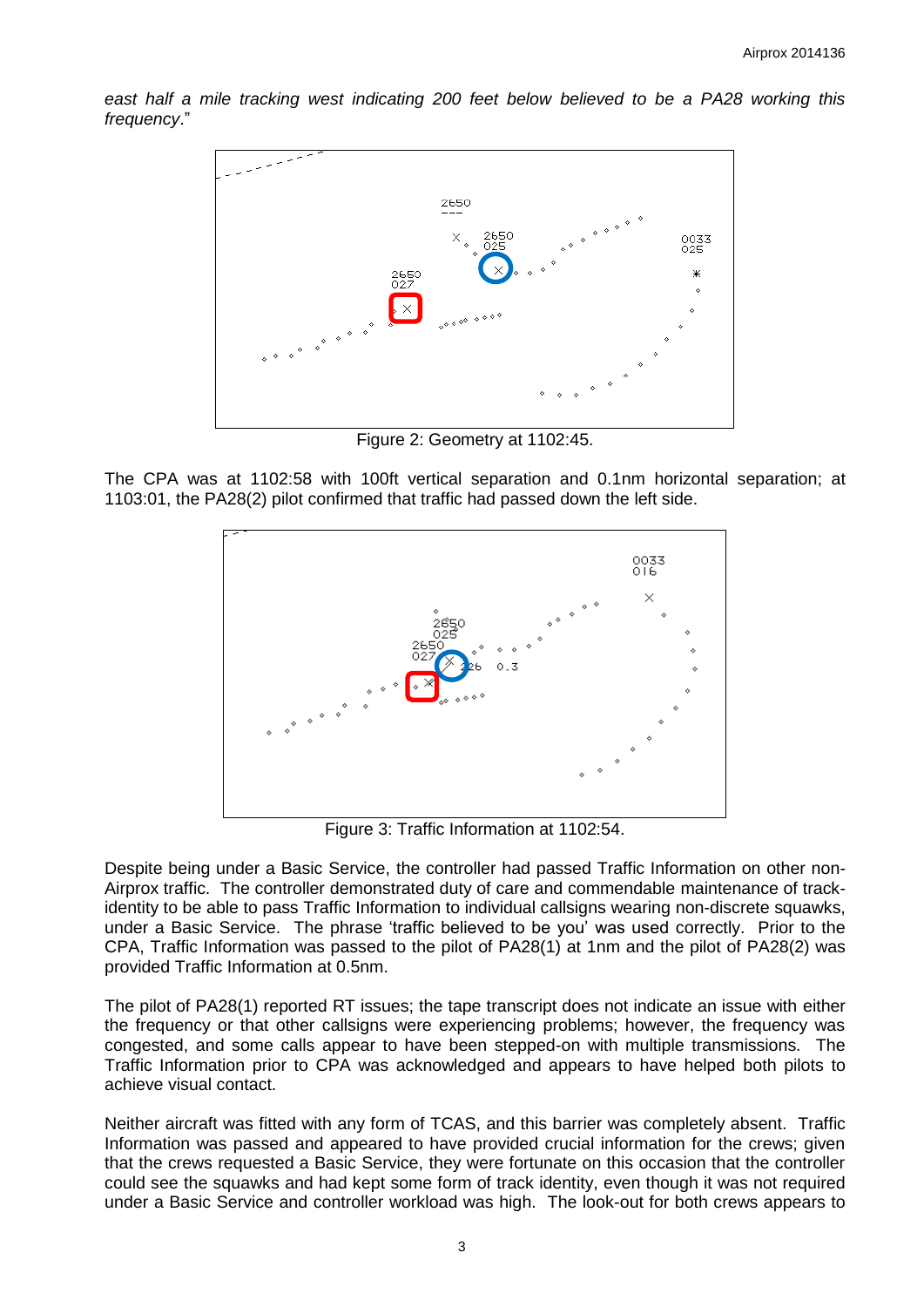have been partially absent because the sightings were at 0.5nm for PA28(1) (Traffic Information passed at 1 nm) and PA28(2) reported first sighting at 200 metres (Traffic Information passed at 0.5nm). Ultimately, the information from Boscombe Zone and the late sightings, allowed the crews to take effective avoiding action.

### **UKAB Secretariat**

At 1052:03 the Boscombe Zone controller passed the Portland QNH 1005hPa to the pilot of PA28(1) and approved his MATZ crossing; whilst the pilot did not readback the QNH, his report indicates that he was flying on 1005hPa. At 1056:56, the controller passed the Portland QNH 1005hPa to the pilot of PA28(2), who read it back correctly. From this point on the controller would have believed that both aircraft were on the same altimeter setting datum and would have passed Traffic Information accordingly. In fact, the pilot of PA28(1) reports flying at 2300ft on QNH 1007hPa, and the pilot of PA28(2) reports flying at 2500ft on QNH 1012hPa, which means, if their recollections are correct, that the aircraft were 65ft apart (1hPa=27ft).

Both pilots had equal responsibility to avoid a collision.<sup>2</sup> The aircraft were approaching head-on so both pilots were required to alter course to the right<sup>3</sup>, which they did.

### **Summary**

An Airprox was reported between two PA28s in Class G airspace. Both pilots were in receipt of Basic Services from Boscombe Zone and received Traffic Information. Both pilots saw the other aircraft and took avoiding action in compliance with the Rules of the Air.

### **PART B: SUMMARY OF THE BOARD'S DISCUSSIONS**

Information available included reports from the pilots of both aircraft, transcripts of the relevant RT frequencies, radar photographs/video recordings, reports from the air traffic controller involved and reports from the appropriate ATC and operating authorities.

Whilst both pilots had received Traffic Information, one of them had reported that it had been received 'quite late' and the Board therefore discussed the actions of the Boscombe Zone controller. Noting that both pilots were in receipt of Basic Services (under which there is no requirement at all for the controller to identify or maintain track-identity on aircraft or to pass any Traffic Information), the Board agreed that the controller had done extremely well to pass both pilots as much information as he had, given the traffic situation and workload. The Board opined that if the pilots desired more Traffic Information then they would have been better served to have requested a Traffic Service. It was evident from this Airprox (and others) that many pilots had false expectations of what a Basic Service provides within ATSOCAS and the UK FIS. In this respect, the Board noted that the CAA had previously reported working on a 'Skyway Code' project, which was aimed at improving the awareness of the practical application of regulations amongst airspace users in the same easily digestible way that the Highway Code does for road users. Noting that this project had been ongoing for some time, the Board resolved to recommend that the CAA reviews progress on delivering the Skyway Code as an aid to improving understanding of ATSOCAS / UK FIS.

Turning to the cause and degree of risk, there was some discussion as to whether this was a late sighting by both pilots or whether they had flown into conflict with each other. Observing that both pilots had received Traffic Information, some members argued that, being aware of each other's presence, the pilots had then flown into conflict; however, others pointed out that the pertinent Traffic Information had been passed at around 1nm (under the controller's duty of care), and that this had only just given the pilots enough time to cue their lookout, see each other, and make avoiding action turns to the right. In the end it was agreed that the cause was best described as a late sighting by both pilots. Some members thought that the degree of risk was C because both pilots had turned

 $\overline{\phantom{a}}$ 

 $2<sup>2</sup>$  Rules of the Air 2007, Rule 8, Avoiding Aerial Collisions

 $3$  Rules of the Air 2007, Rule 10, Approaching Head-on